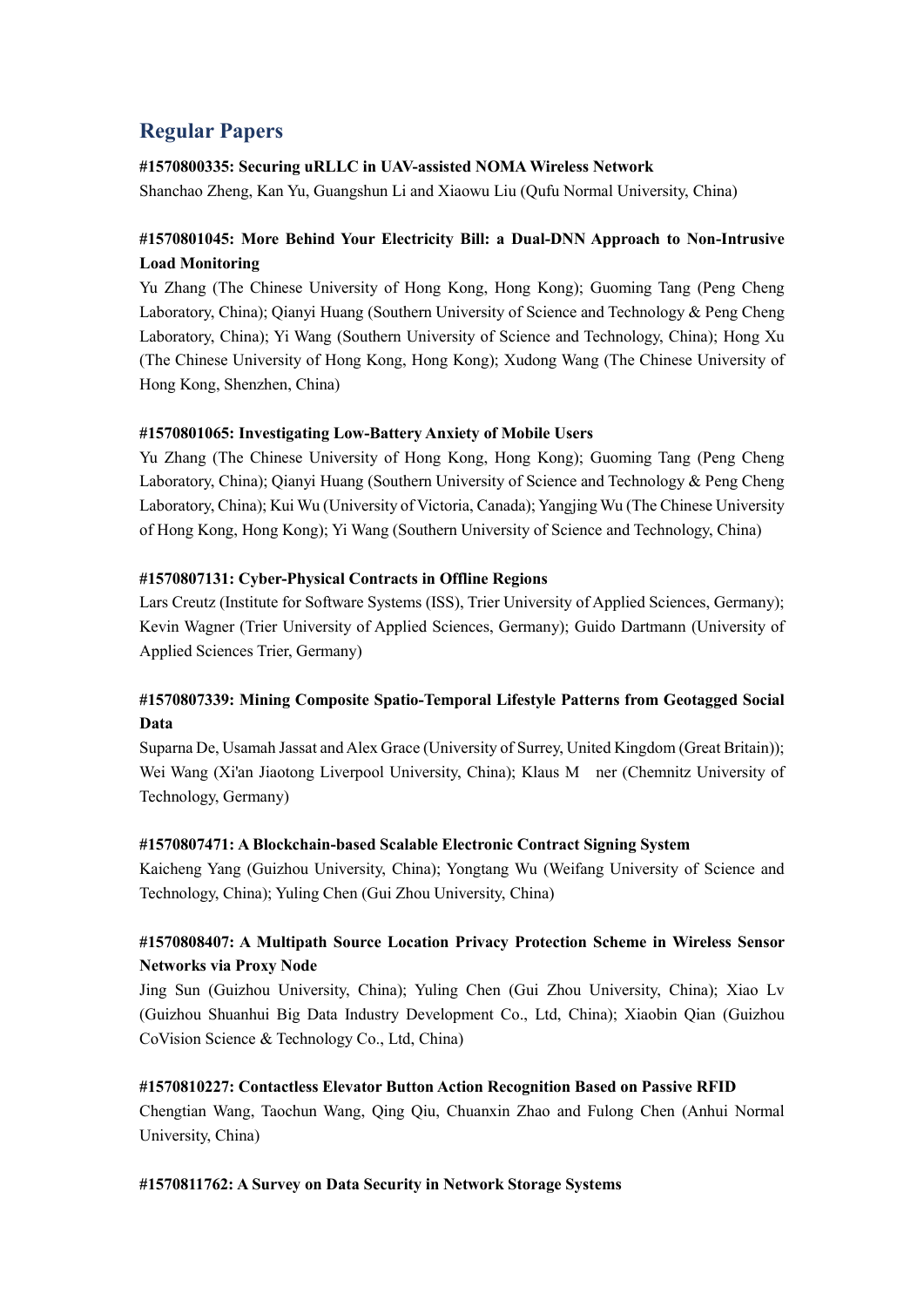Hongke Zhang (Xidian University, China); Zheng Yan (Xidian University & Aalto University, China); Xueqin Liang (Xidian University, China)

**#1570812271: Abnormal Behavior Recognition Based on Hybrid Depth Model with ISE Block** Lu Liu (Hulunbuir University, China)

## **#1570814644: Delay-Outage Probability of Capacity Achieving-Based Task Offloading for Mobile Edge Computing**

Behrouz Maham and Aigerim Ospanova (Nazarbayev University, Kazakhstan)

### **#1570814759: Data Availability Optimization for Cyber-Physical Systems**

Liying Li, Peijin Cong and Junlong Zhou (Nanjing University of Science and Technology, China); Zonghua Gu (Ume University, Sweden); Keqin Li (State University of New York at New Paltz, USA)

## **#1570814868: Embedded Fault Diagnosis Expert System: Framework, Development Platform, Algorithms and Experiments**

Dapeng Tan, Tong Wang and Chengyan Wang (Zhejiang University of Technology, China)

## **#1570815288: Construct Digital Twin Models in Cyber Space for Physical Objects of Intelligent Optical Network**

Liwei Kuang (FiberHome Telecommunication Technologies Co., Ltd., China); Jun Wu (Fiberhome Telecommunication Technologies Co., Ltd, China); Shan Yin (FiberHome Telecommunication Technologies Co., LTD, China)

# **#1570815484: Effective task offloading heuristics for minimizing energy consumption in edge computing**

Guichang Yin, Runze Chen and Yi Zhang (Nanjing University of Science and Technology, China)

# **#1570817415: Prediction of water quality factors for sea cucumber farming based on Dual-Assisted prediction model**

XiaoMei Li, Huan Liu, Rongli Gai and Zumin Wang (Dalian University, China)

# **#1570817533: A Combined Network for Tomato Leaf Disease Recognization Based on the Improved EfficientNet**

XiaoMei Li, Min Xu, Tianyu Li, Wei Xu, Rongli Gai, Lingyan Hu and Zumin Wang (Dalian University, China)

# **#1570818161: A Distributed Privacy-Preserving Framework for Deep Learning with Edge-Cloud Computing**

Fei Dai (Southwest Forestry University, China); Guozhi Liu (Southwest Forestry University, Panlong District, Kunming City, Yunnan Province, China); Bi Huang (Southwest Forestry University, China); Xiaolong Xu (Nanjing University of Information Science and Technology, China); Chaochao Chen (Zhejiang University, China); Zhangbing Zhou (Institute Telecom, France); Xiaokang Zhou (Shiga University, Japan)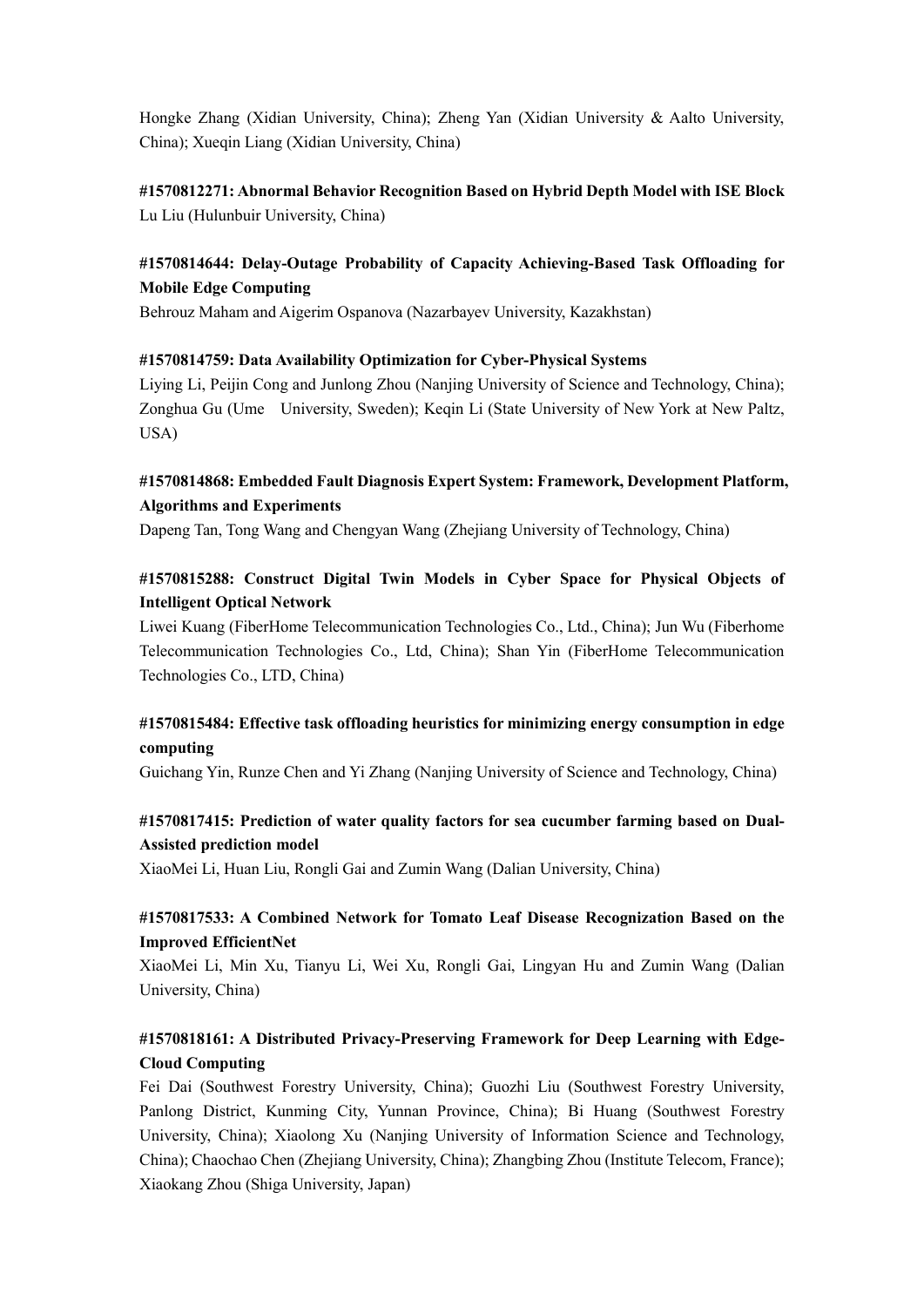# **Short Papers**

### **#1570794857: Preliminary Analysis of Shopping Behavior of Shopping Platform**

Xuan Yang, Dejuan Li and Rodolfo C. Raga Jr. (Angeles University Foundation, Philippines)

# **#1570797448: An effective model-free Gaussian Process based online social media recommendation**

Jiawei Xu (Nanjing University of Posts and Telecommunications, China); Yufeng Wang (Nanjing University of Posts and Telecommunicaitons, China); Jianhua Ma (Hosei University, Japan); Qun Jin (Waseda University, Japan)

# **#1570805631: Edge Computing with Relaying for Task Offloading under Nakagami-m Fading Channels**

Aigerim Ospanova and Behrouz Maham (Nazarbayev University, Kazakhstan)

### **#1570806225: A Security Transaction Model Based on HTLC**

Xiaochuan He and Chaoyue Tan (Guizhou University, China); Yongtang Wu (Weifang University of Science and Technology, China); Yuling Chen (Gui Zhou University, China)

### **#1570806456: TSHML: Token Shuffling under Haircut Policy Based on Machine Learning**

Yilei Wang and Ming Liu (Qufu Normal University, China); Tao Li (Guizhou University, Guiyang, Guizhou, China); Chunmei Li (Qufu Normal University, China); Hui Wang (Ulsan University, Korea (South))

### **#1570806457: A K-anonymity Optimization Algorithm Under Attack Model**

Manxiang Yang (GuiZhou University, China); Yongtang Wu (Weifang University of Science and Technology, China); Yuling Chen (Gui Zhou University, China)

### **#1570806733: The Optimal Attack-defense Scheme for Secret Sharing**

Juan Ma (Guizhou University, China); Yuling Chen (Gui Zhou University, China); Xiao Lv (Guizhou Shuanhui Big Data Industry Development Co., Ltd, China); Xiaobin Qian (Guizhou CoVision Science & Technology Co., Ltd, China)

### **#1570806871: Data Confirmation Scheme based on Auditable CP-ABE**

Lingyun Zhang and Yuling Chen (State Key Laboratory of Public Big Data, College of Computer Science and Technology,Guizhou University.); Xiaobin Qian (Guizhou CoVision Science & Technology Co., Ltd, China)

### **#1570806984: A Secure Comparison Protocol in the Malicious Model**

Junhong Tao (Guizhou University, China); Yongtang Wu (Weifang University of Science and Technology, China); Yuling Chen (Gui Zhou University, China)

# **#1570807399: A secure multiparty computation round optimization scheme based on Standard Assumption**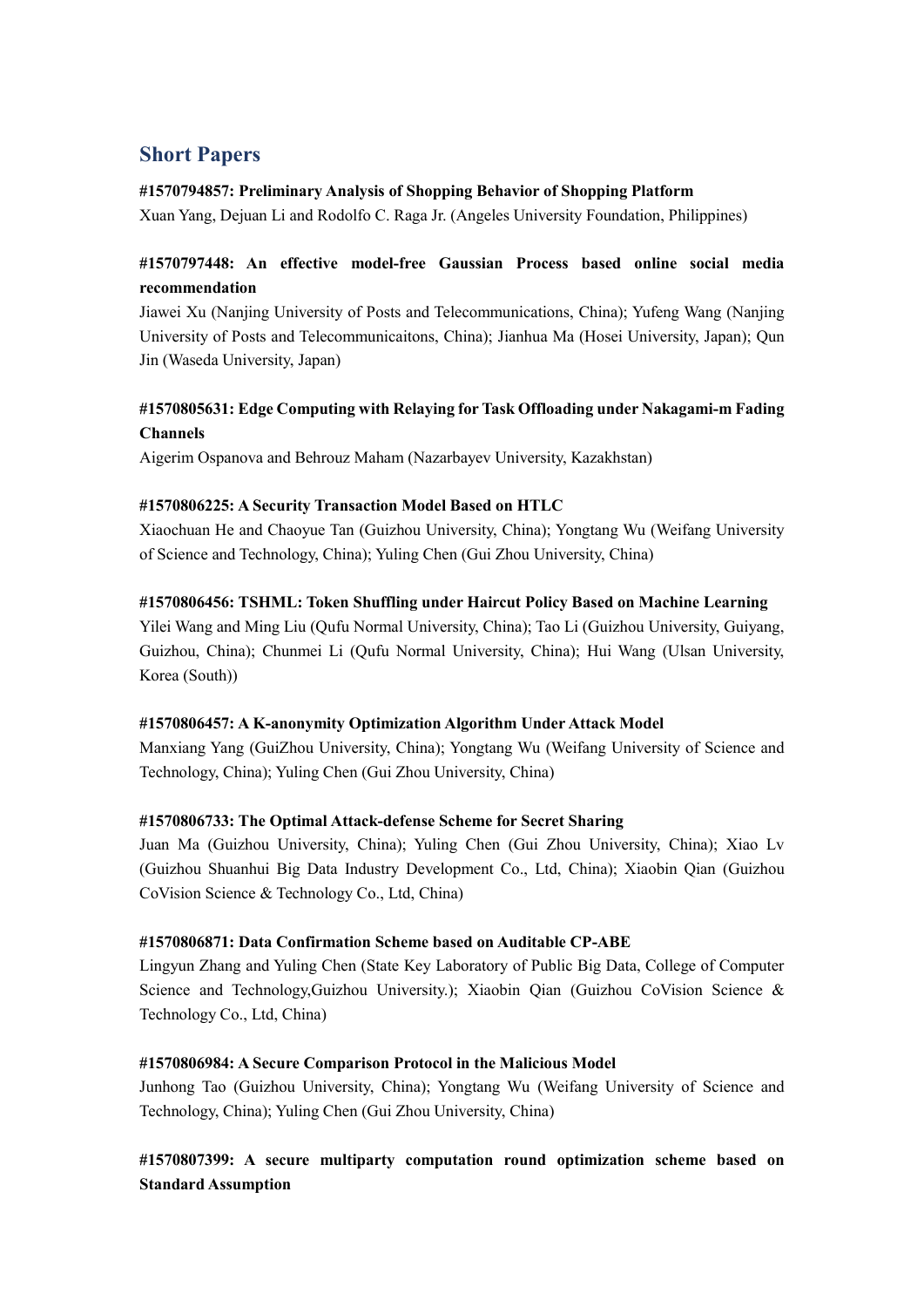Yun Luo (University Of Guizhou, China); Yuling Chen (Gui Zhou University, China); Tao Li (Guizhou University, Guiyang, Guizhou, China); Yilei Wang (Qufu Normal University, China)

### **#1570807483: Overview of Interactive Visualization Methods**

Rongli Gai, Zhibin Guo and Mengke Li (Dalian University, China)

### **#1570807503: Investigation on Application of Target Detection in Agriculture**

Rongli Gai, Kai Wei, Huatian Zhang and Xiang Zhou Kong (Dalian University, China)

### **#1570807506: Fruit and Vegetable Picking Robot Movement Planning:A Review**

Rongli Gai and Xiaohong Wang (Dalian University, China); Zhiyuan Chang (DaLian University, China); Yitong Guo (Dalian, Liaoning Province, China)

## **#1570809300: A Density-based Controller Placement Algorithm for Software Defined Networks**

Jue Chen, Yujie Xiong and Dun He (Shanghai University of Engineering Science, China)

### **#1570809344: Fixed-time Control for Liquid-filled Flexible Spacecraft**

Zhihao Zhu and Zhi Gao (Yancheng Institute of Technology, China); Yu Guo (Nanjing University of Science and Technology, China)

# **#1570810557: An Efficient Power Allocation using Learning-based Data Envelopment Analysis for Edge**

Wei-Che Chien (Dong Hwa University, Taiwan)

### **#1570812268: A Review of Object Detection Based on Deep Learning**

Fangye Zhao (Hulunbuir University, China)

**#1570812276: Research on Lip Recognition Algorithm Based on Optimized Mobile Net** Jianlong Hao (Hulunbuir University, China)

### **#1570814133: Improved Secure and Efficient Privacy Preserving Provable Data Possession in Cloud Storage**

Wang Xu An (Engineering University of CAPF, China); Ruifeng Li (Engineering University of PAP, China)

**#1570815274: Safety Helmet Wearing Detection Based on A Lightweight YOLOv4 Algorithm** Junhua Chen, Sihao Deng, Xueda Huang, Xinrui Yang and Dong Yan (Chongqing University of Posts and Telecommunications, China)

# **#1570815351: A Multi-Factors Joint Normalization Data Processing Method for Face Recognition**

Guozhong Wang (Chongqing College of Electronic Engineering, China); Yinxue Yi (Chongqing University of Posts and Telecommunications, China); Shijie Zhang (Chongqing College of Electronic Engineering, China)